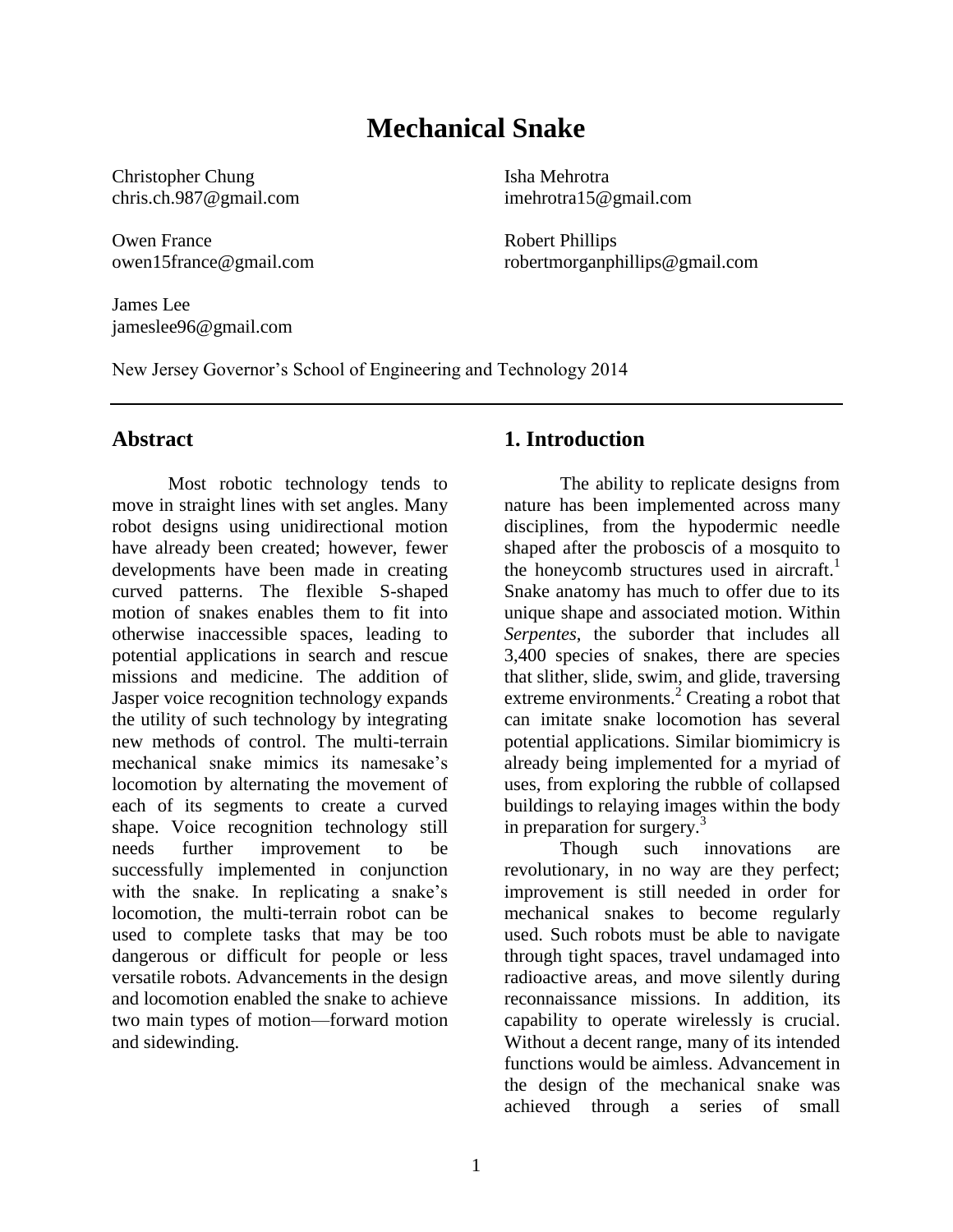improvements, but voice recognition control was not entirely integrated.

### **2. Background**

While the slithering of snakes looks fairly simple, in reality, the movement is complex and relies on the careful collaboration and balance between a variety of forces. There are several different types of serpentine motion, but the most wellknown is referred to as lateral undulation. Although no mathematical model of nature is perfect, the most accurate depiction of lateral undulation is as follows:

$$
x(s) = \int_0^s \cos(\zeta_\sigma) d\sigma
$$
  
y(s) =  $\int_0^s \sin(\zeta_\sigma) d\sigma$  Figure 1

ζ<sup>σ</sup> = *a*cos(*b*σ) + *c*σ 4

[T]he parameters *a*, *b*, and *c* determine the shape of the serpentine motion...Basically, *a* changes the appearance of the curve, *b* changes the number of phases, and *c* changes the direction.<sup>4</sup>

The friction against the scales of the snake is more difficult to model. When building a mechanical snake, taking these forces of friction into consideration is vital—it provides the forward motion. Without it, the snake would just writhe in place.<sup>5</sup> It is crucial for the snake to achieve a proper balance between its frictional forces because they can either hinder the movement of the snake or allow the snake to propel itself forwards.

The snake was originally created as a senior design project under Professor Stephen Tse by a group of Rutgers Mechanical and Aerospace Engineering seniors. Their main objective was to create a robotic snake which would mimic the serpentine motion of snakes and be able to

traverse multiple terrains. They were successful in creating and 3D printing parts for the snake, as well as integrating servos and programming their associated microcontroller. However, based on the video footage of their snake's motion, they accomplished neither climbing nor significant forward motion.<sup>6</sup>

### **3. Mechanical Snake Design and Locomotion**

The general design of the mechanical snake was established by the senior design project. However, several modifications were needed to improve the snake's design and motion. The adjustments to both the program used to run the snake and to the body of the snake itself resulted in an overall stronger and faster snake.

### *3.1 Design*

The snake design consists of four independently-controlled, detachable segments. Each module consists of a black "backbone" segment connected to two ventral claws, one on each side of the backbone. Each claw is attached to the main body segment with a servo to control opening and closing movements. The servos on the claws are attached in a reduced gear ratio that favors torque over speed for more gripping and pulling power. This is partially due to the weight of the snake, but also contributes greatly to the snake's ability to travel on various rougher terrains.

The separate modules are connected by a set of interlocking joints, each powered by a servo motor: one joint controls lateral motion and the other controls vertical motion. All of the servos have a maximum rotational range of ninety degrees. Thus, calibrating them was essential to ensure that they would work properly in tandem. To maximize efficiency, the gear systems used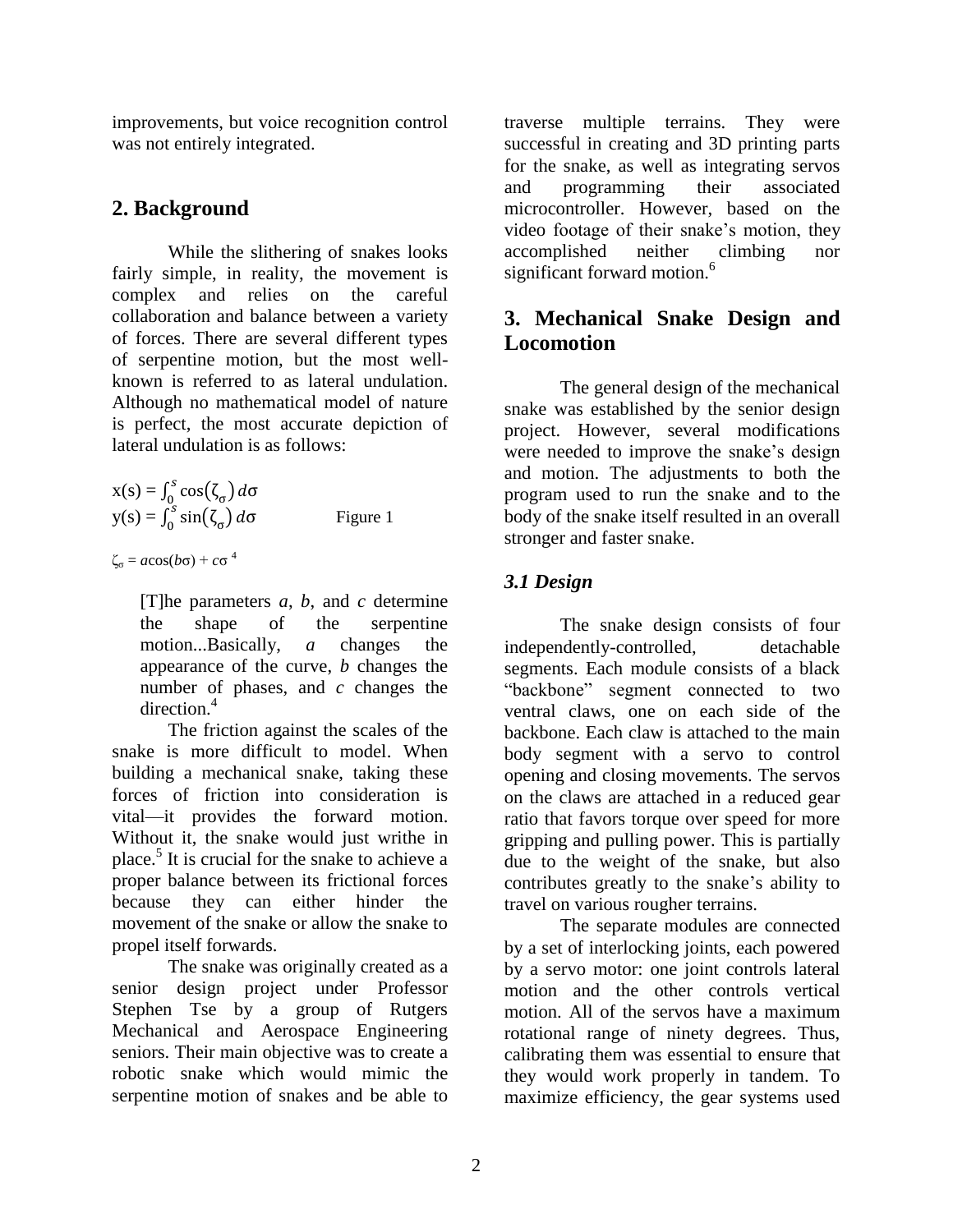different ratios tailored to the task. For the side-to-side motion and the up-and-down motions, the ratio of the gears from servo to snake part was 1:3. By doing this, the angle of the snake's turn was reduced; however, this also increased the torque of each segment threefold, a tradeoff that greatly increased forward movement. The lowered range of turning was also mitigated by the programmability of the snake's motion; the precise control of each snake module to turn to set angles allowed the snake to use its multiple segments to compensate for the lack of range of each individual segment.



Figure 2: The Pololu Mini Maestro 24 channel servo controller; used to control the motion of the snake

The snake designed by the undergraduates was greatly limited by their programming. Because of the gear ratio used to increase the torque, each joint in the snake has a net turning radius of only thirty degrees. In the new program, the motion of the servos is staggered; they turn in the same direction at different times. This allows the snake to have a net turning radius of ninety degrees by turning multiple separate thirty degree sections, a significant improvement upon its previous configuration. This is important in mimicking the design of an actual snake, because by having it turn ninety degrees, the snake can increase its friction against the surface of the ground, allowing more of the servos' circular motion

to convert to forward motion. In a real snake's serpentine motion, the snake relies on shifting its weight so its scales increase friction with the ground when pushing backwards while allowing smooth movement sliding forwards. Thus, the staggered movement helps the snake more closely resemble the movement of an actual snake.

All of the servos are plugged into and controlled by the Pololu Mini Maestro 24-channel USB servo controller, a microcontroller programmed in the Pololu programming language using the Maestro Control Center, which also distributes power to every servo. Servos operate on pulsewidth modulation (PWM) signals, which interface directly with the Mini Maestro's output pins; the Maestro sends output signals to each servo and depending on the width of the pulse each servo receives, it moves to a different position. The Mini Maestro runs on a 6V lantern battery which is currently not integrated into the snake's design because of weight and size limitations. However, a smaller and lighter alternative can easily be used as a replacement and attached to the body of the snake.



Figure 3: Mechanical Snake connected to the Pololu Mini Maestro 24 microcontroller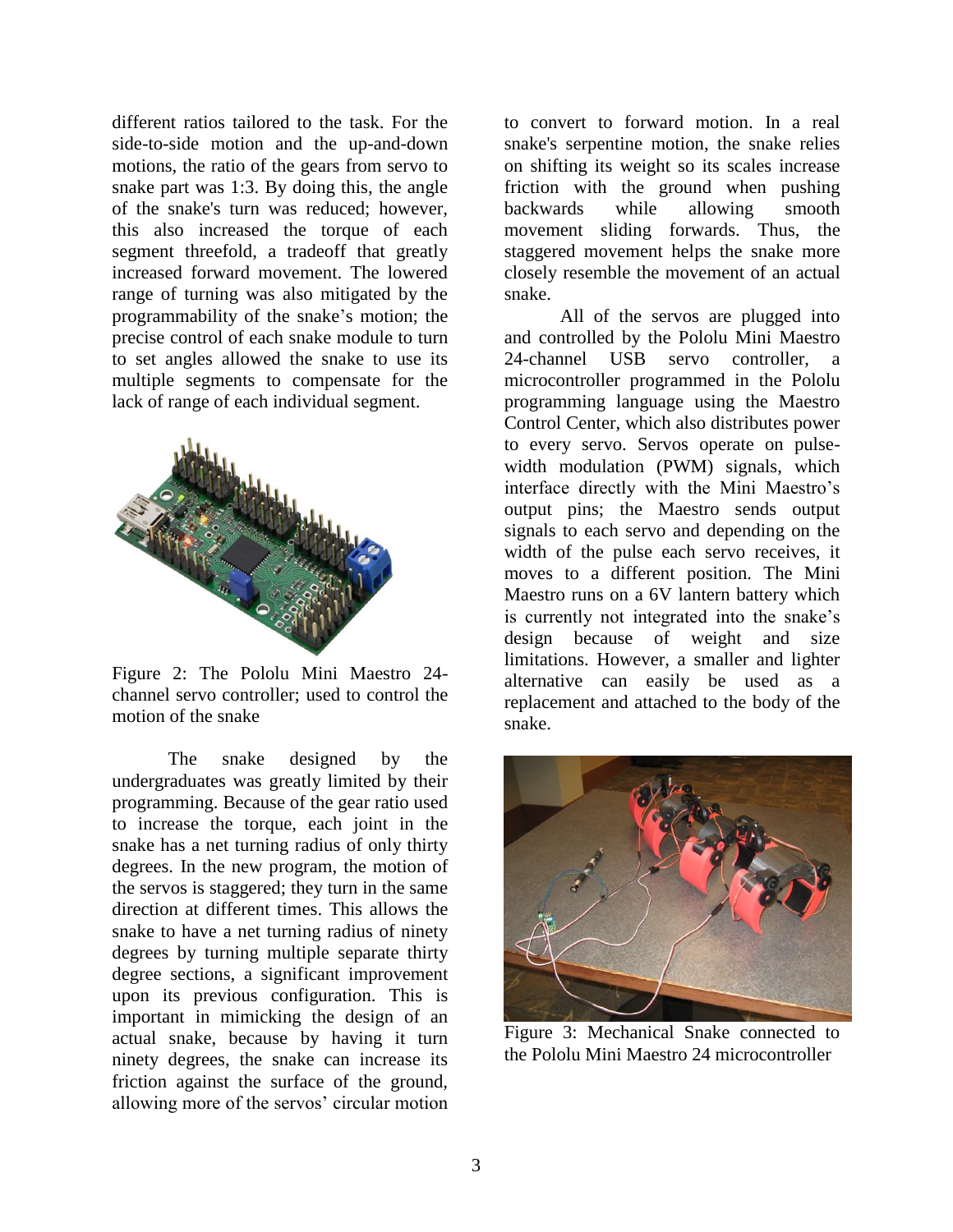#### **3.1.1 CAD Drafting**

All of the components of the snake were designed and drafted in SolidWorks by the undergraduate Rutgers group. These SolidWorks files later proved useful when several parts of the original design failed and had to be reprinted.



Figure 4: 3D rendering of the claw

#### **3.1.2 3D Printing**

The major components of the mechanical snake were already printed and assembled by the undergraduate Rutgers team. 3D printing is accomplished by using a heated ejector; this ejector takes plastic from a supply, melts it down, and ejects it in the form of a thin string. The undergraduates used a coordinate printer, which uses three motors to control the ejector's location in the x, y, and z directions. The printer then fabricates the object by stacking the molten plastic streams, which subsequently solidify in the shape of the part. Properties of the printed part can be adjusted by changing the density of the printed part and the speed at which the printer operates.<sup>7</sup> Although most of the parts functioned adequately, some of the gears seemed too porous and thus too weak for use in the robot. The teeth of some of the gears failed because they could not withstand the weight of the mechanism they were meant to move. Similarly, some of the axles and claws were in poor condition. These parts were reprinted and replaced on the robot.

#### **3.1.3 Assembly**

Most of the parts of the mechanical snake were 3D printed using ABS plastic. A great part of the body of the snake was taken from the original senior projects group, which already printed many of the different sections. Stronger newly printed parts were used in conjunction with the original pieces to complete the snake.



Figure 5: Axle and gear for claw

Reprinting every part would have greatly improved the snake itself; however, this was not possible due to time and cost constraints. Therefore, only a few pieces were reprinted; namely, newly printed parts were focused on the gear systems, axles, and claws, which were central to the motion of the snake and had sustained damage. Most of the main chassis pieces were left as they were. Along with the 3D printed parts, connecting axles made out of metal were used. Although 3D printed parts displayed superb accuracy in shape, there were some areas that received great increased torque and strain. This caused some plastic parts in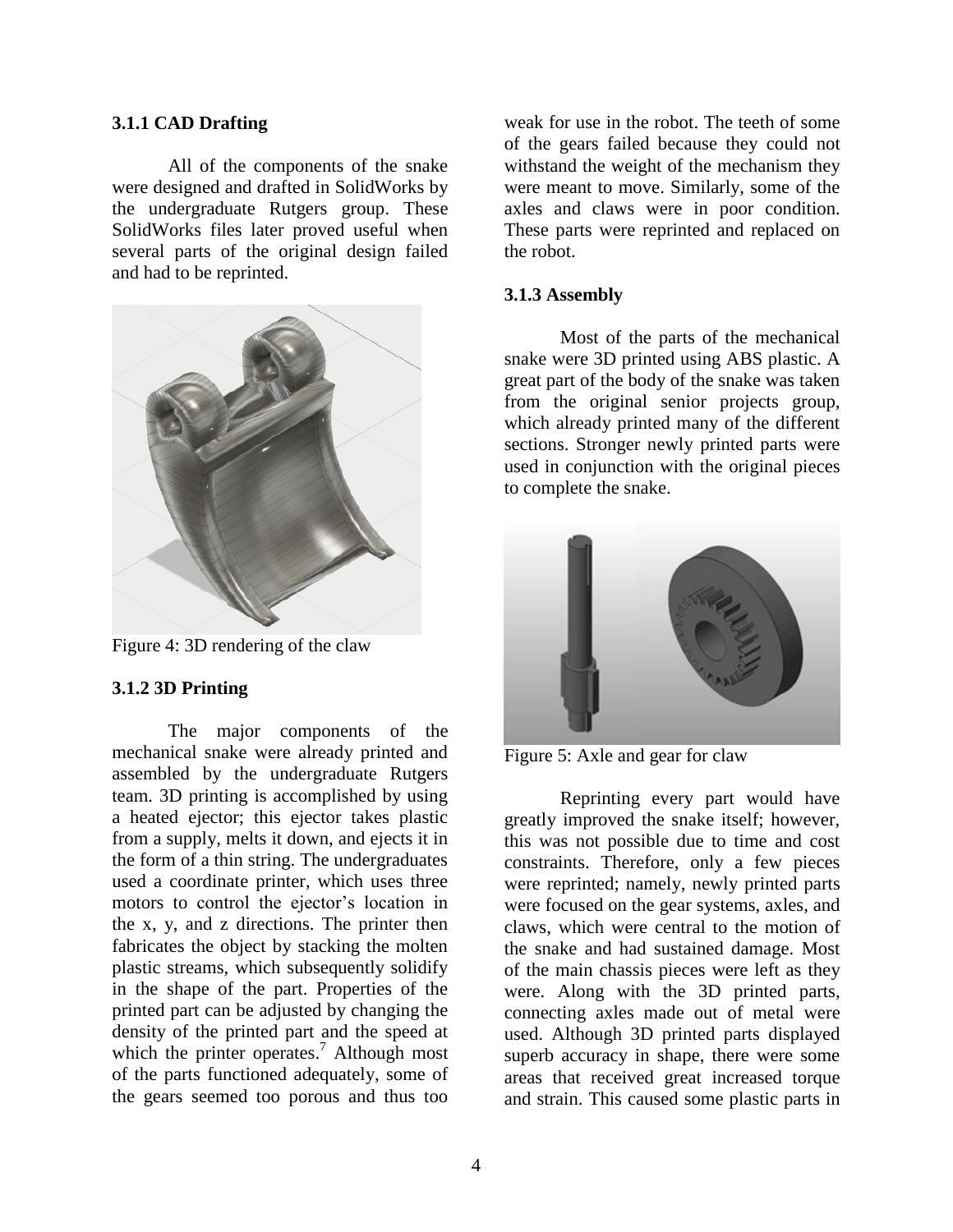certain joints of the snake to start bending or even to start cracking. Bending plastic parts led to a lot of energy loss, so in these areas of high strain, stronger material, namely carved metal components, were used instead. This increased the strength and rigidity of the entire snake, allowing the power of the motors to translate more directly to movement without as much power loss, ultimately leading to optimization of the snake's motion.

#### **3.1.4 Dimensions**

The snake's length with all four segments is 23 inches. The snake's widths with closed and open claws are 6.625 inches and 10.25 inches, respectively. Its height when the claws are closed is 4.75 inches. The mechanical snake has a relatively large diameter compared to other mechanical snakes. This increased size made it a heavier snake with not only more downforce due to its greater mass, but also more contact area. With more downwards force and a greater area of contact with the ground, there was much more friction in all directions. Although friction is a necessary force for the motion of the snake, there was way more than the optimal amount. This great amount of friction proved to be one of the most significant obstacles faced during the course of the project. Thus, a recommended change in future designs is to decrease the diameter. The increased weight also made it more difficult for the servos to control the snake because the servos can only output a certain amount of force.



Figure 6: Quarter internal gear

#### *3.2 Locomotion*

The Pololu Mini Maestro servo controller is central to the locomotion of the snake. Each segment requires two servos to control its claws and two servos t control its movement with each adjacent segment. In total, eleven servos were utilized to control the motion of the mechanical snake. In order to operate and program all of the servos together and achieve synchronized automatic motion, the servos were connected to the servo controller. The controller can be programmed using the Maestro Control Center. In the program, each servo can be assigned a value and the states of all of the servos at a single time can be saved as a single frame defining each respective position. These frames can be compiled to form a continuous set of instructions telling each servo what position it should be in at any moment.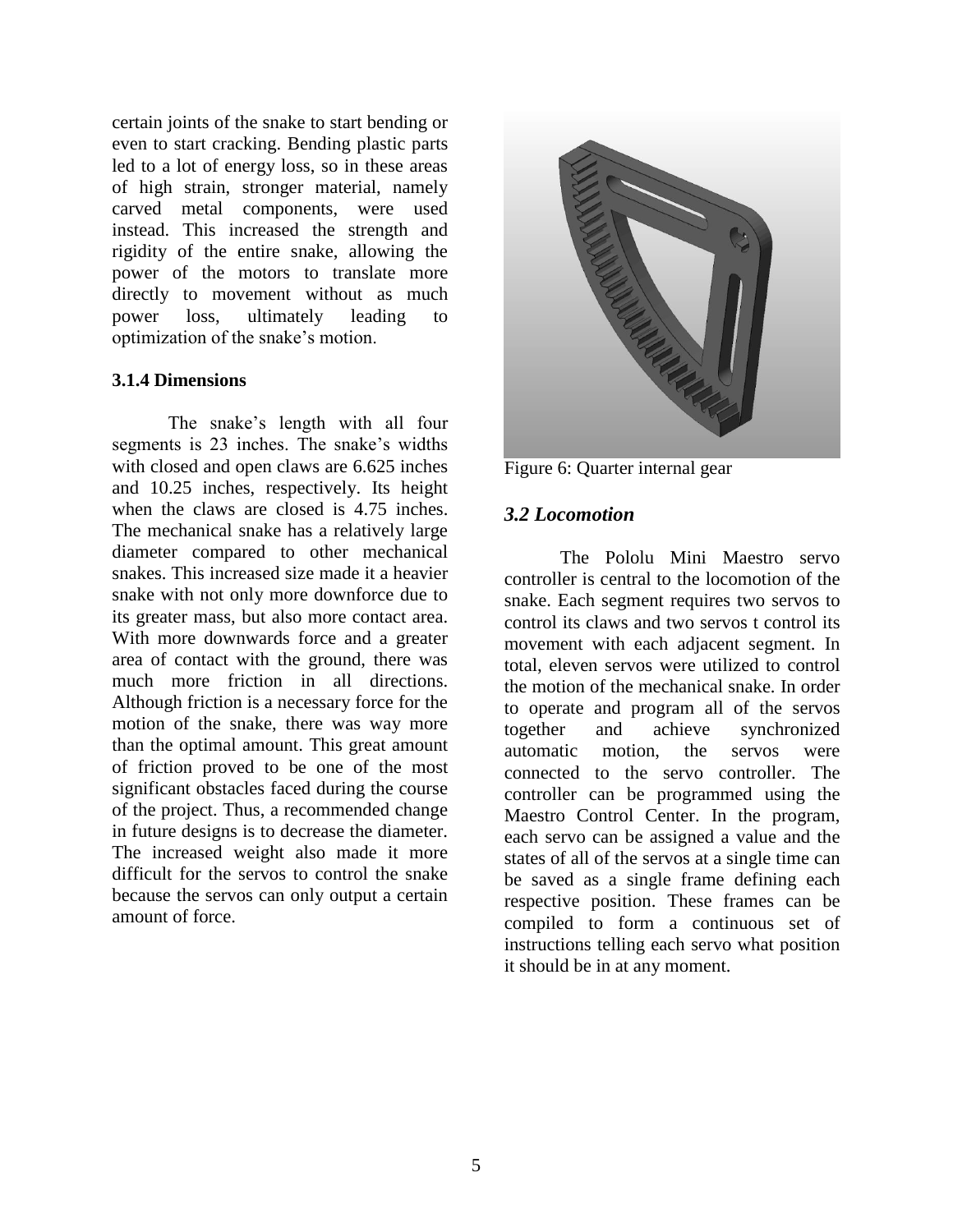

Figure 7: Repair; the white parts were reprinted and used to replace defective parts

#### **3.2.1 Forward Motion**

Analysis of the video created by the undergraduate senior project team revealed that the movement of the mechanical snake could greatly be improved and optimized. The snake in the seniors' video barely moved, requiring fast forwarding in order to see any significant locomotion. The program used by the seniors had the segments moving at the same time, causing the segments only to only move back and forth without contributing to forwards motion. This motion is ineffective because a majority of the servo's power went towards lateral motion, leaving no power propelling the snake forwards. Also, having the snake just move back and forth greatly detracted from its serpentine motion. In order to optimize the snake's motion and make it travel in a more serpentine fashion, the program needed to be modified. First, the movement of the segments was staggered. When a snake moves, not all of its segments move at the same time. There is a gradual wave of motion which propels it forwards. By staggering the segments, the motion was more snake-like.

One of the largest obstacles was adjusting the snake's orientation with the ground to optimize the frictional forces for motion. The snake relies upon the force of friction to push itself forward off the ground, but is simultaneously slowed down by friction. Therefore, it is essential that the mechanical snake be able to change its orientation to alter its frictional forces. Real snakes shift their weight in order to vary the force of friction with the ground. However, the mechanical snake used the angle of each section in order to alter the frictional forces. Staggering the movement aligned certain segments parallel to the direction of motion, letting them slide easily, while turning certain segments perpendicular to the direction of motion, which made it possible to gain traction and push the snake forward. This alternating pattern of parallel and perpendicular segments simulates the alternating frictional forces of an actual snake and results in significantly better movement in the snake robot. The program tells each segment to move back and forth, but with a 180 microsecond delay between each segment and the next.

#### **3.2.2 Sidewinding Motion**

The next step in developing the snake was programming sidewinding motion, or motion directly sideways. This is because the previously programmed forwards motion does not incorporate any mechanism to turn the snake and thus development of lateral motion was necessary. The claws on the snake were used to achieve this motion. As mentioned before, each segment has two claws, each with its individual servo motor. The snake was programmed to sidewind by alternating opening and closing of each claw. The program written can be broken down into a few steps: opening the claw in the direction intended for movement, closing that same claw and opening the other claw at the same time (effectively shifting the snake's body to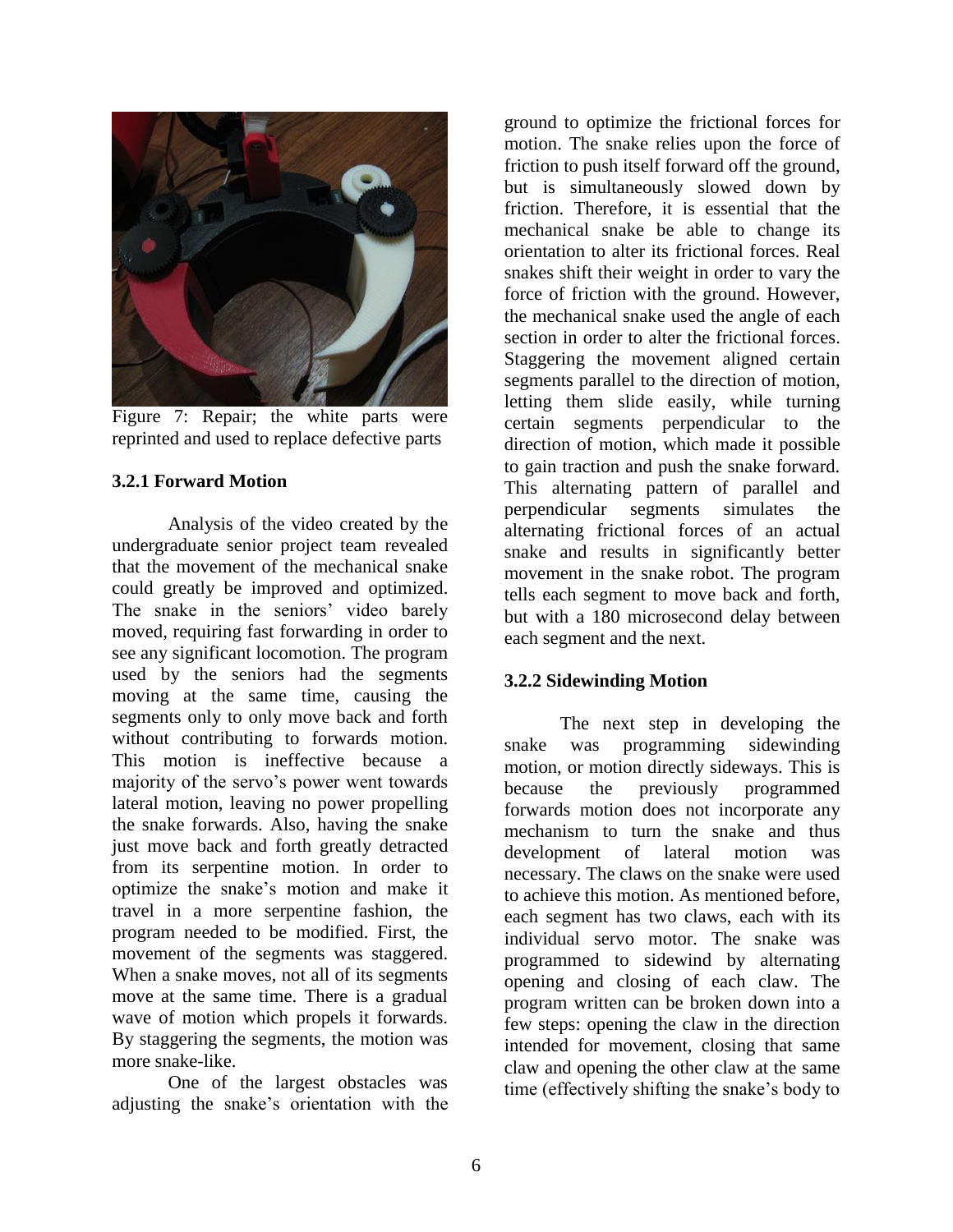the side), and lastly, closing the latter claw. This motion is looped within the program. The servos on the claws are larger than those used for lateral undulation and thus the sidewinding motion offers increased power and torque, making it possible for the snake to move on rougher terrains. This motion, although effective in having the snake move in a lateral direction moving the snake laterally, does not imitate the sidewinding motion of an actual snake, and was dubbed pseudo-sidewinding. Although it does not perfectly mimic nature, the motion was nonetheless an improvement upon the progress of the seniors' project.

### **4. Integration of Technology**

The integration of new technologies into existing ones is crucial for continuous innovation and improvement in industry. Better products are created every day by combining prevailing products with newly developed tools. Examples include nanomaterial-reinforced materials such as concrete and glass and cars powered by solar power and electricity. Many others have accomplished the feat of creating a robotic snake. However, there has been less work on alternative methods of controlling the snake's motion other than by direct feeding of instructions. The second major component of the project was the integration of voice recognition technology to control the snake.

### *4.1 Jasper Voice Recognition*

Jasper, created by Shubro Saha and Charlie Marsh, is "an open-source platform for voice-controlled applications." It enables the user to input vocal commands through a microphone and uses a Raspberry Pi to execute them.<sup>8</sup>

A Raspbian (based on Debian, itself a version of the operating system Linux)

disk image was available with Jasper preinstalled, and following the setup instructions on the Jasper website yielded a working device. However, Jasper requires constant Internet access, and it often hears commands incorrectly. Considering these difficulties, it was not possible to implement forward motion by sending vocal commands to the Mini Maestros via the Wixels as planned. However, neither the module nor Jasper overall were used in the final design, largely due to the poor accuracy of Jasper itself.

### *4.2 Wixel*

A wireless communication device was needed to enable the snake to move without a tether. There were multiple options for communicating wirelessly, including Bluetooth, XBees, and Pololu Wixels. Since the Mini Maestro servo controller used to manage the movement of the snake was made by Pololu, Wixels were used to ensure maximum integration between the wireless adapter and the Mini Maestro. The Wixels come as pairs, and operate by communicating with each other through radio. In order to test the capabilities of the Wixels, the blink program was used. One Wixel was connected to the computer and was used to transmit the code; this Wixel will be referred to as the master Wixel. The other Wixel, which will be referred to as the slave Wixel, was connected to a power source and connected to the master Wixel through radio. The blink program was run on the master Wixel, and it was observed that the slave Wixel began running the same code. The slave Wixel also stopped running the blink program after being removed from the range of the master Wixel – proof of connectivity between the Wixels.

Based on the data collected, to utilize all technologies within the snake, one Wixel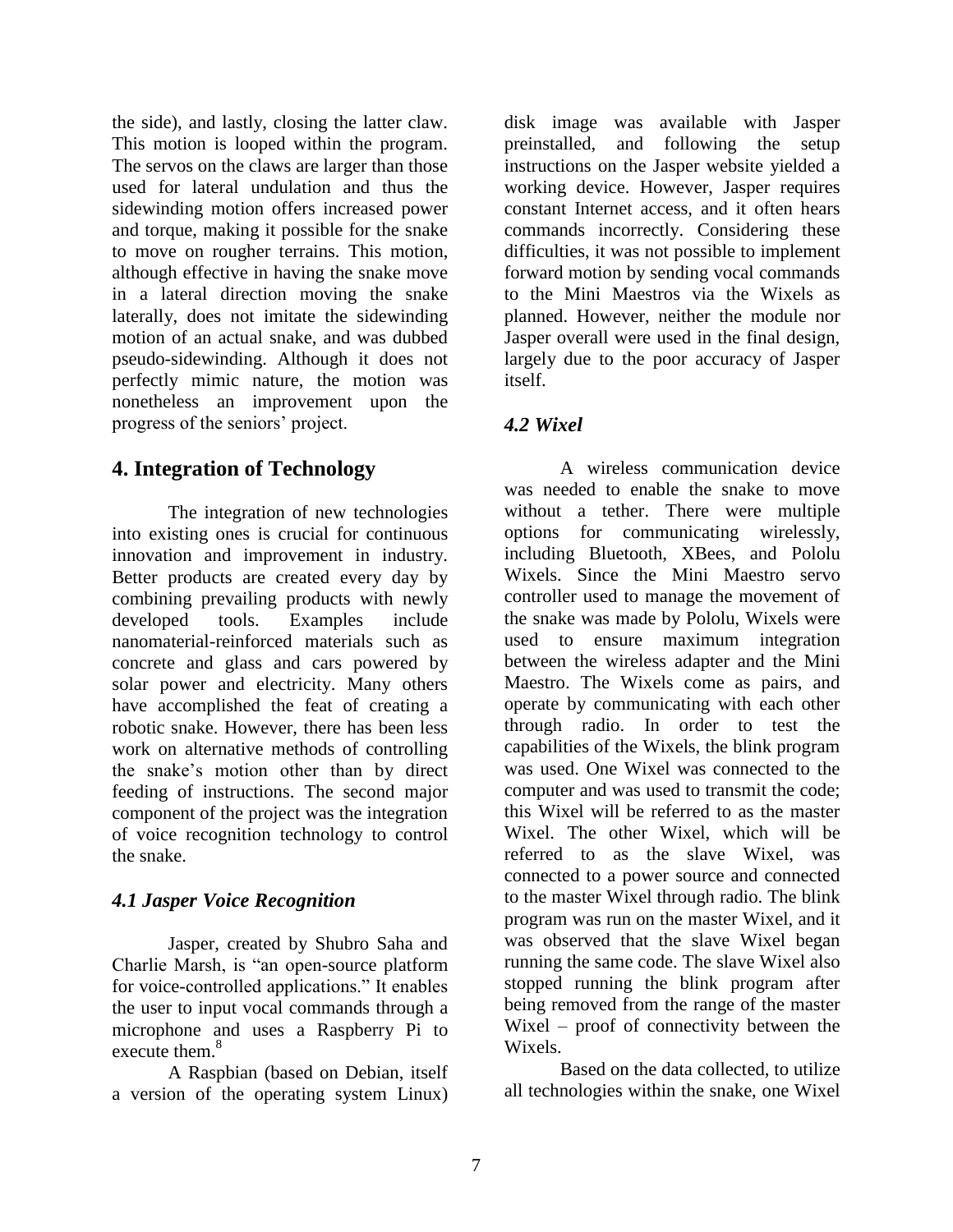would be connected to the Raspberry Pi, which would be hooked up to the Jasper system. In theory, this Wixel, connected through a USB, would receive the voice commands from Jasper and relay them through radio waves to the other Wixel, which would take the data, interpret it, and send it to the Maestro servo controller. The Maestro would then interpret the input it receives from the Wixel and implement a specific type of commands, corresponding to a specific type of motion. In this way, voice commands would be relayed to the snake wirelessly. It could not be evaluated whether this would happen though. The Wixel has a range of around fifty feet. With wireless communication technology, users could control the snake's movement freely.

Voice command was not implemented due to the Jasper software's lack of sensitivity in interpreting verbal input. However, if the voice recognition been more accurate, voice control of the snake would be feasible since it was concluded that the Wixels were able to successfully communicate.



Figure 8: Pololu Wixel – wireless communication with the snake

### **5. Results and Discussion**

#### *5.1 Snake*

Reworking the code used by the senior group to minimize lateral movement,

and using the snake's forces of friction to effectively move the snake forward proved key in optimizing the snake's locomotion. By causing the motors to succeed the previous ones, the movement of the mechanical snake effectively mirrors that of its biological counterpart. Because the snake is relatively heavy, the motion favored less friction over more. When the claws were extended, the rubber on the snake's underside would restrict its forward movement. The snake implementing the reworked program was able to reach speeds of around 1.16 in/sec, significantly faster than the snake using the seniors' code.

### *5.2 Jasper & Raspberry Pi*

The Jasper required a fair amount of troubleshooting, despite having the use of the image with the precompiled software installed. However, tidbits from various support message boards were fully sufficient to resolve the issues initially present.9 Jasper was successfully configured to run upon startup of the Raspberry Pi, recognizing voices, distinguishing words, and responding appropriately. Jasper's functionality was tested by running some of the pre-loaded modules—the weather module, the joke module, and the news module, among others, were run successfully. Jasper was able to identify verbal input and run the corresponding module. However, due to Jasper's poor voice recognition accuracy, it had a difficult time correctly identifying verbal input and could not identify the proper trigger word for the new module. As a result, Jasper was not used for control of the snake.

#### *5.3 Wireless Connectivity*

Communication between the two Wixels was established. With the Wixel Configuration Utility, connectivity was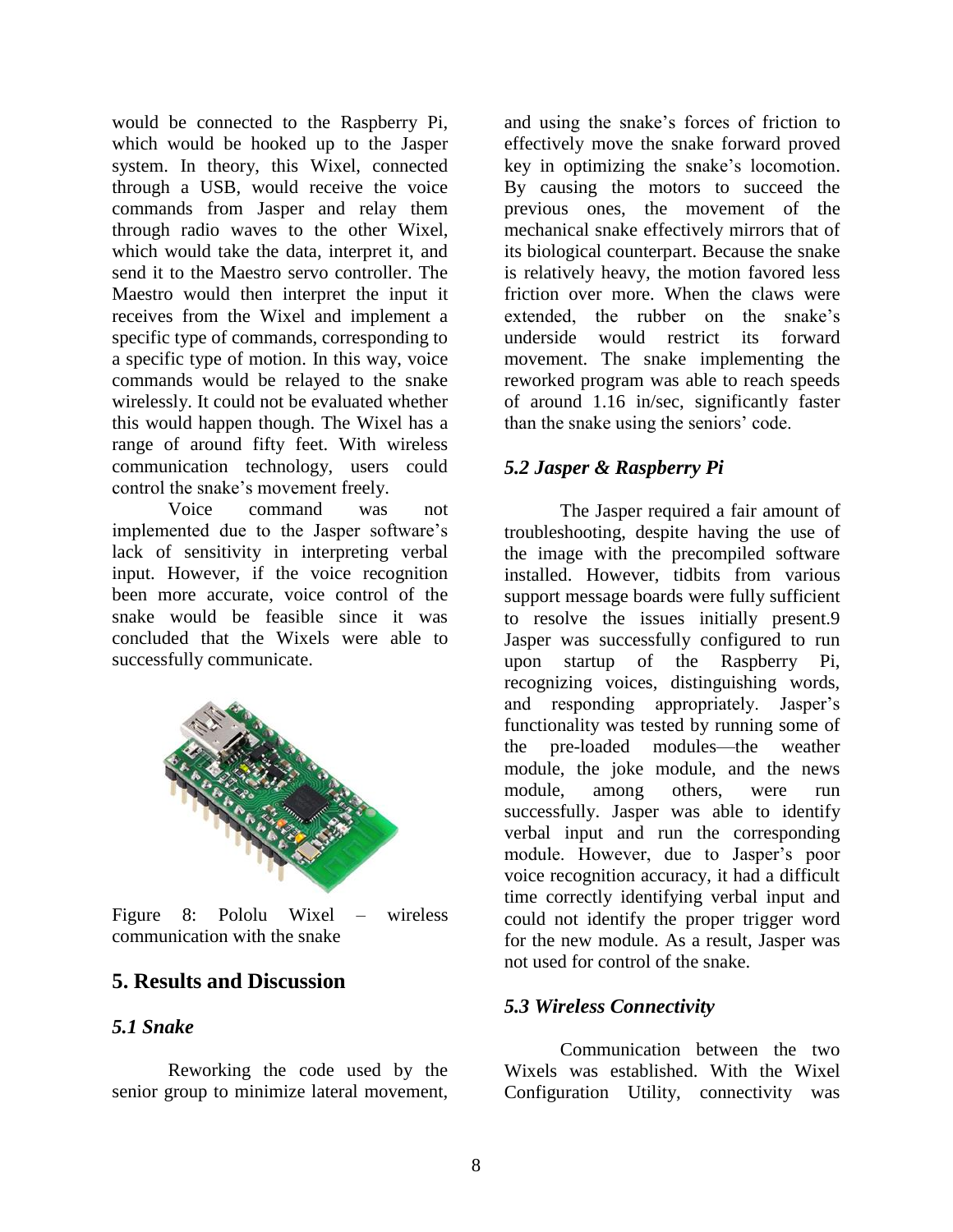achieved by uploading the same code onto each Wixel. As long as they are in range, there is no noticeable delay in communication. One obstacle identified in combining the technologies used in the project would be the differing power requirements for the Mini Maestro and the Wixels (these being approximately 6V and 3.3V, respectively). The use of voltage regulators would resolve this issue so the snake could run under optimal conditions for each of its components. Mounting the component onto the snake proved problematic though and caused difficulties that could not be resolved by the end of the project. The failure of the Jasper to recognize commands and time restraints eventually led to the omission of the Wixels from the final design.

### **6. Conclusion**

Manipulation of the Pololu program greatly improved the snake, optimizing movement and allowing it to move forward much faster than before. In the final design, the snake was able to overcome obstacles with greater ease. Using vocal recognition software to control the snake has great promise as the technology improves. Generally, the robot mimics the movements of actual snakes and gives an understanding of what they have to offer engineers.

Future research can be conducted to integrate both the segments and code in such a way that its locomotion matches that of the actual snake. Beyond that, to match the friction and specific movements that scales allow would result in the most accurately mimicked snake that one could build. Serpentine motion is very difficult to replicate with current technologies, but has great potential for the future.<sup>10</sup>

#### **7. Acknowledgements**

Thank you to our mentor, Dr. Stephen Tse of the Mechanical and Aerospace Engineering Department for all of his help. We would also like to thank Priya Deo of the Carnegie Mellon Mechanical Snake project for her guidance. Thank you to the Governor's School of Engineering and Technology as well as its sponsors: Rutgers University, The State of New Jersey, Morgan Stanley, Lockheed Martin, Silver Line Windows, South Jersey Industries, Inc., The Provident Bank Foundation, and Novo Nordisk. Furthermore, we would like to thank Ilene Rosen, Director of GSET, Dean Jean Patrick Antoine, Assistant Director of GSET and all of the counselors for giving us this opportunity. Also, thank you to Dr. Zhizhong Dong for his assistance. We would especially like to thank Alex Hobbs, our Residential Teaching Associate, for always supporting us and being there for us.

### **8. References**

<sup>1</sup>Y. Bar-Cohen, *Biomimetics: Biologically Inspired Technologies*, 1st Ed. (Taylor and Francis Group, Boca Raton, FL, 2006).

 ${}^{2}B$ . Cornett, "How Many Different Types of Snakes are there?"*, Reptile Knowledge,*   $(2014)$ ,  $\leq$ http://reptileknowledge.com/ articles/article9.php> (20 July 2014).

<sup>3</sup>Coxworth, Ben. "Surgical Robot Snakes Its Way down the Throat." *Surgical Robot Snakes Its Way down the Throat*, (4 Apr. 2014), <http://www.gizmag.com/flexsystem-surgical-snake-robot/31510/>, (10) July 2014.

 $4$ "Robot Snake." *Northwestern Mechatronics*. Northwestern University, Web. 11 July 2014.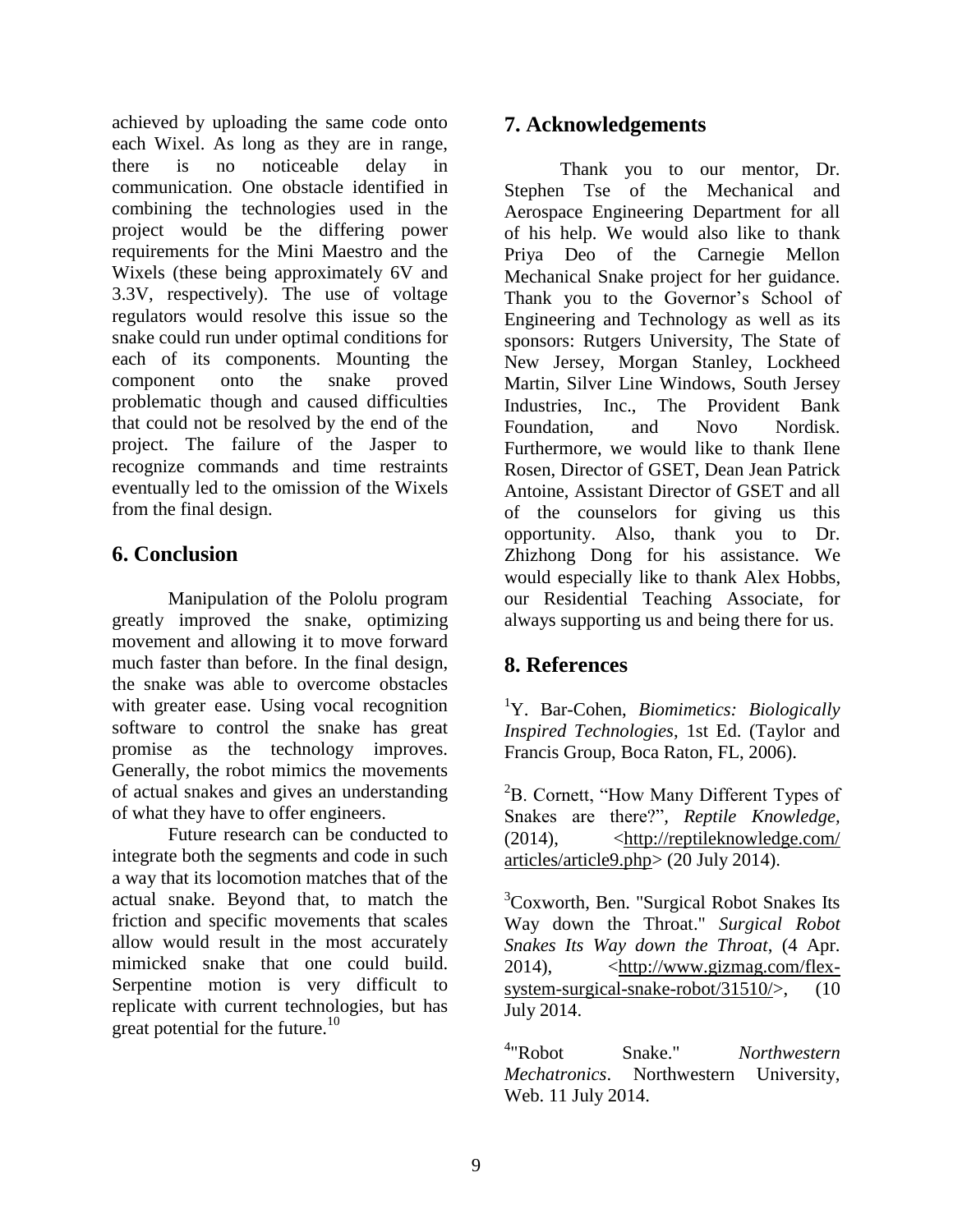5 J. Hazel, M. Stone, M.S. Grace, and V.V. Krusuk, Journal of Biomechanics **32** (5), 477 (1999).

<sup>6</sup>A. Hashemi, D. Attia, M. Fung, D. Bhavsar, J. Payan, H. Riddle (unpublished).

<sup>7</sup>3D Printing Industry. "3D Printing Basics: The Free Beginner's Guide." *3D Printing Industry*. 3D Printing Industry, 2013. Web. 22 July 2014.

8 S. Saha and C. Marsh, "Jasper", *Jasper,*  (2013),  $\langle$ http://jasperproject.github.io/ $>$  (20) July 2014).

 $94$ <sup>9</sup>"GitHub", *jasperproject* (2014), <https://github.com/jasperproject/jasperclient/issues> (21 July 2014).

<sup>10</sup>Y. Shan and Y. Koren, IEEE Transaction on Systems, Man, and Cybernetics **23** (4), 1091 (1993).

 $<sup>11</sup>P$ . Deo (Private Communications, 2014).</sup>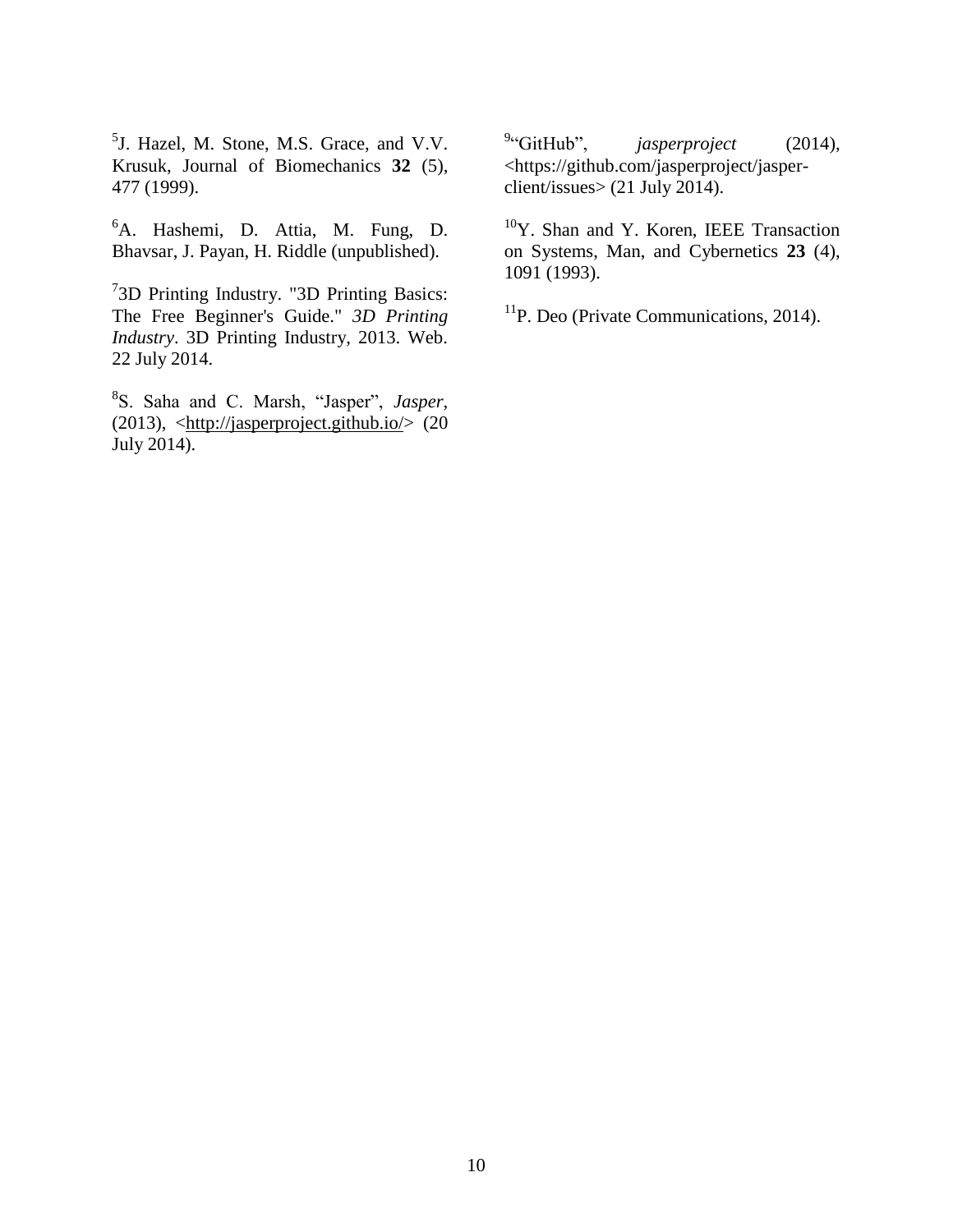# **9. Appendix**

### **CAD Files:**



Connector between segments



Connector between segments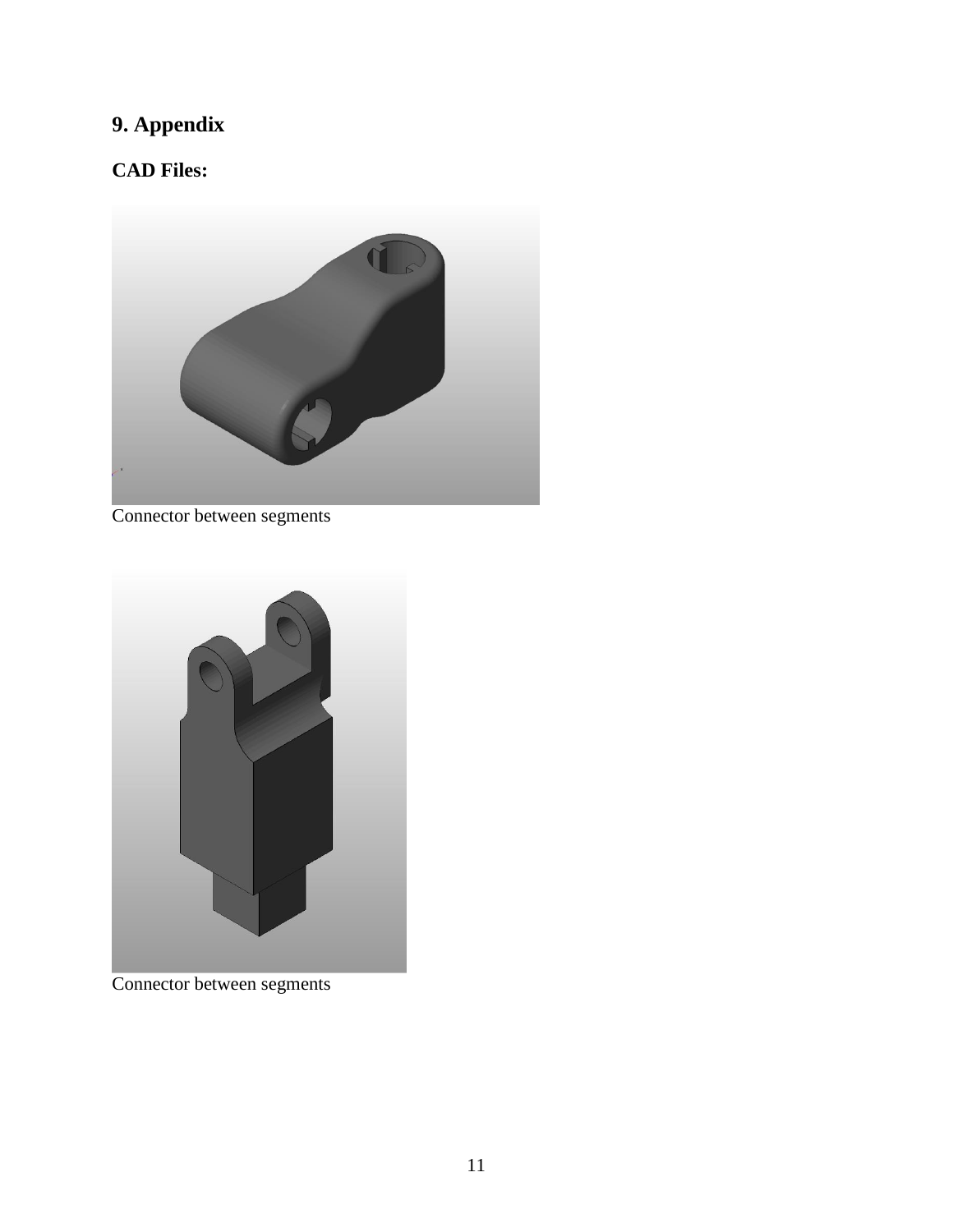

Claw Axle



Servo gear attatchment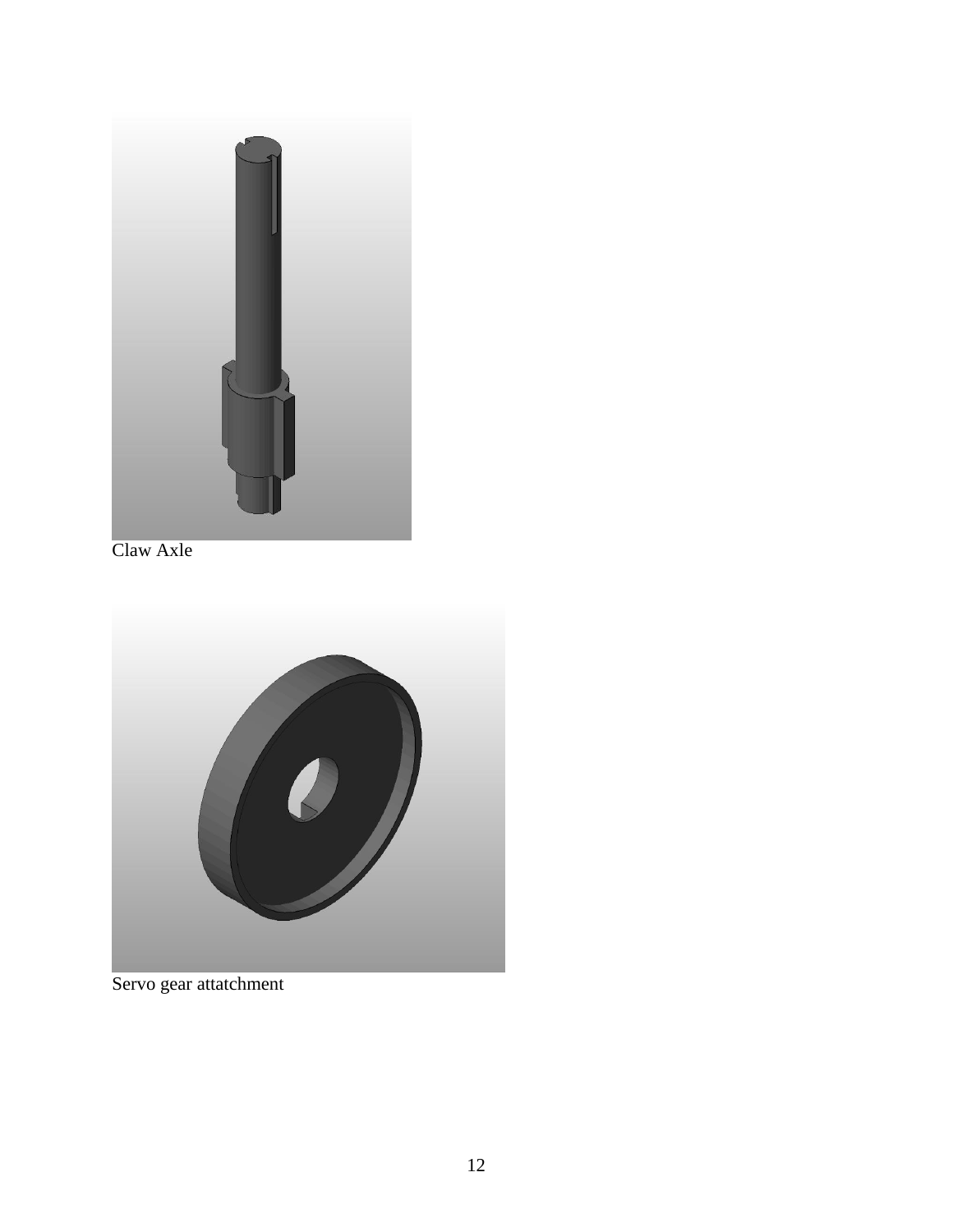

Gear for claws



Snake backbone segment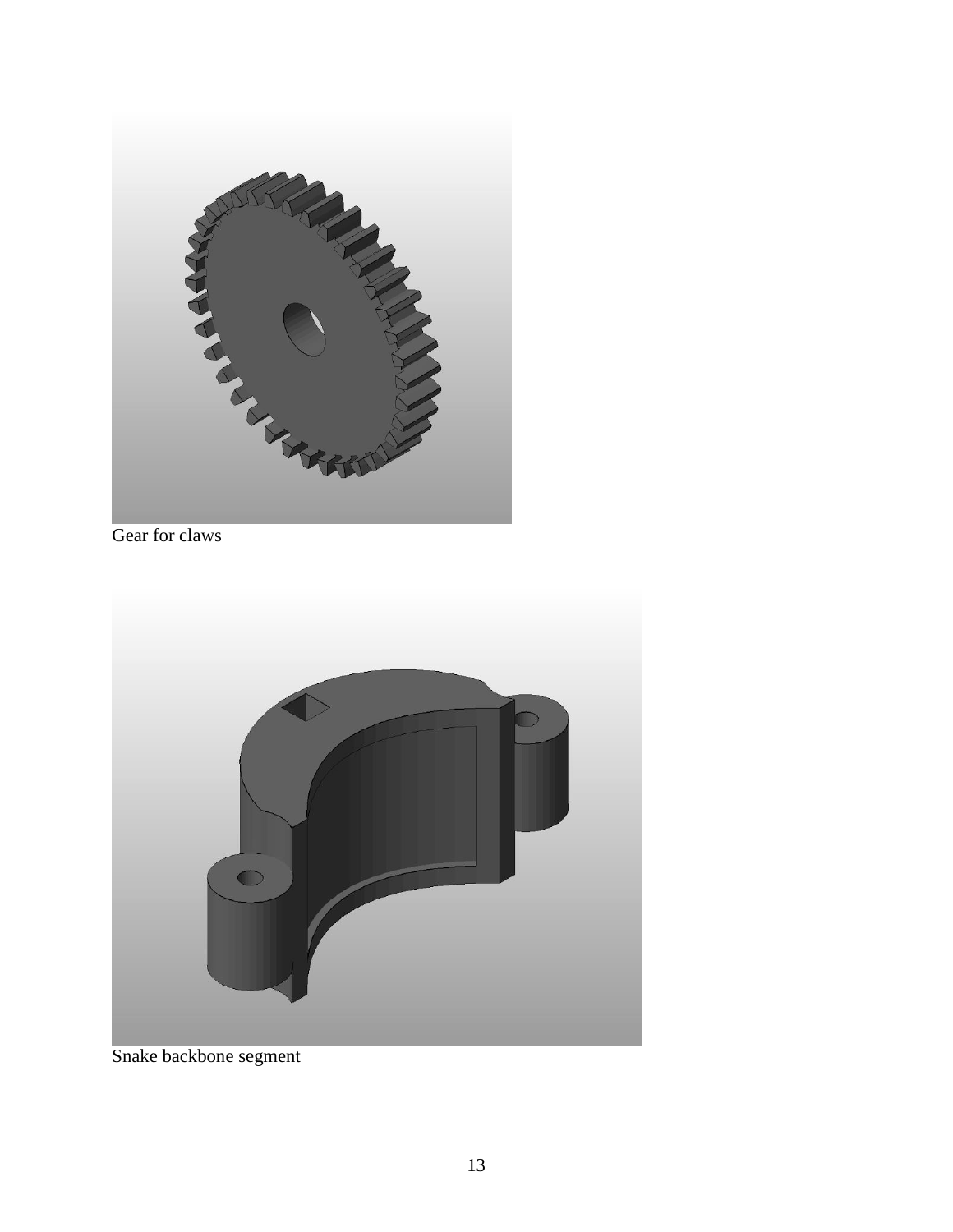

Quarter internal gear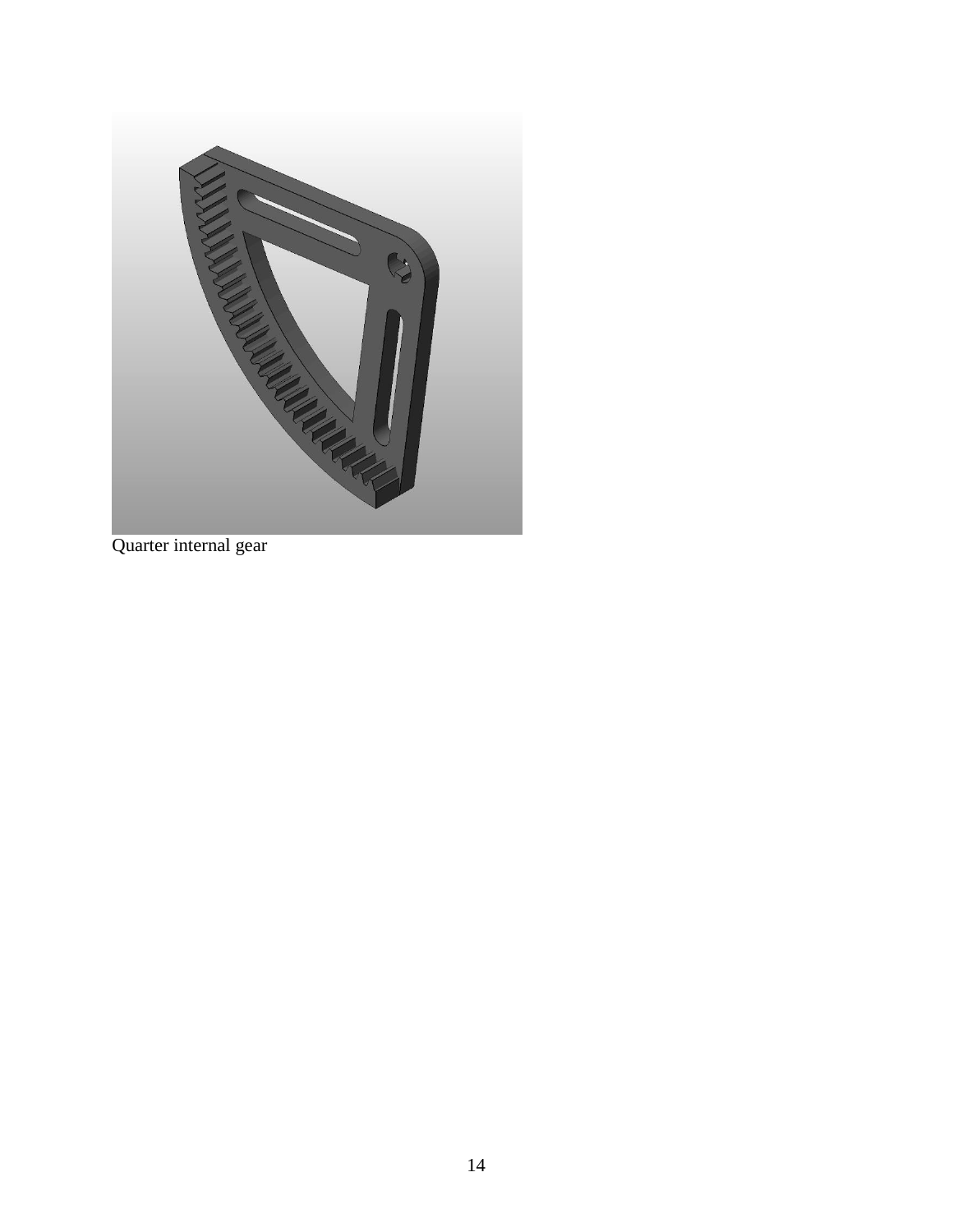```
Snake Code:
      # SideWinding in a Group
      begin
       500 0 8000 3968 8000 3968 8000 
       3968 8192 3968 0 0 0 
       0 0 0 0 0 0 
       0 0 0 0 0 frame_0..8_10..23 # Frame 0
       500 8000 8000 8000 8000 frame_2_4_6_8 # Frame 1
       500 3968 3968 3968 3968 3968 3968 
       3968 3968 frame_1..8 # Frame 2
      repeat
      sub frame_0..8_10..23
       23 servo
       22 servo
       21 servo
         20 servo
         19 servo
         18 servo
         17 servo
         16 servo
         15 servo
         14 servo
       13 servo
       12 servo
         11 servo
         10 servo
       8 servo
       7 servo
         6 servo
         5 servo
         4 servo
       3 servo
       2 servo
         1 servo
         0 servo
         delay
         return
      sub frame_2_4_6_8
         8 servo
         6 servo
       4 servo
       2 servo
         delay
         return
      sub frame_1..8
       8 servo
       7 servo
       6 servo
       5 servo
       4 servo
       3 servo
         2 servo
         1 servo
         delay
         return
```